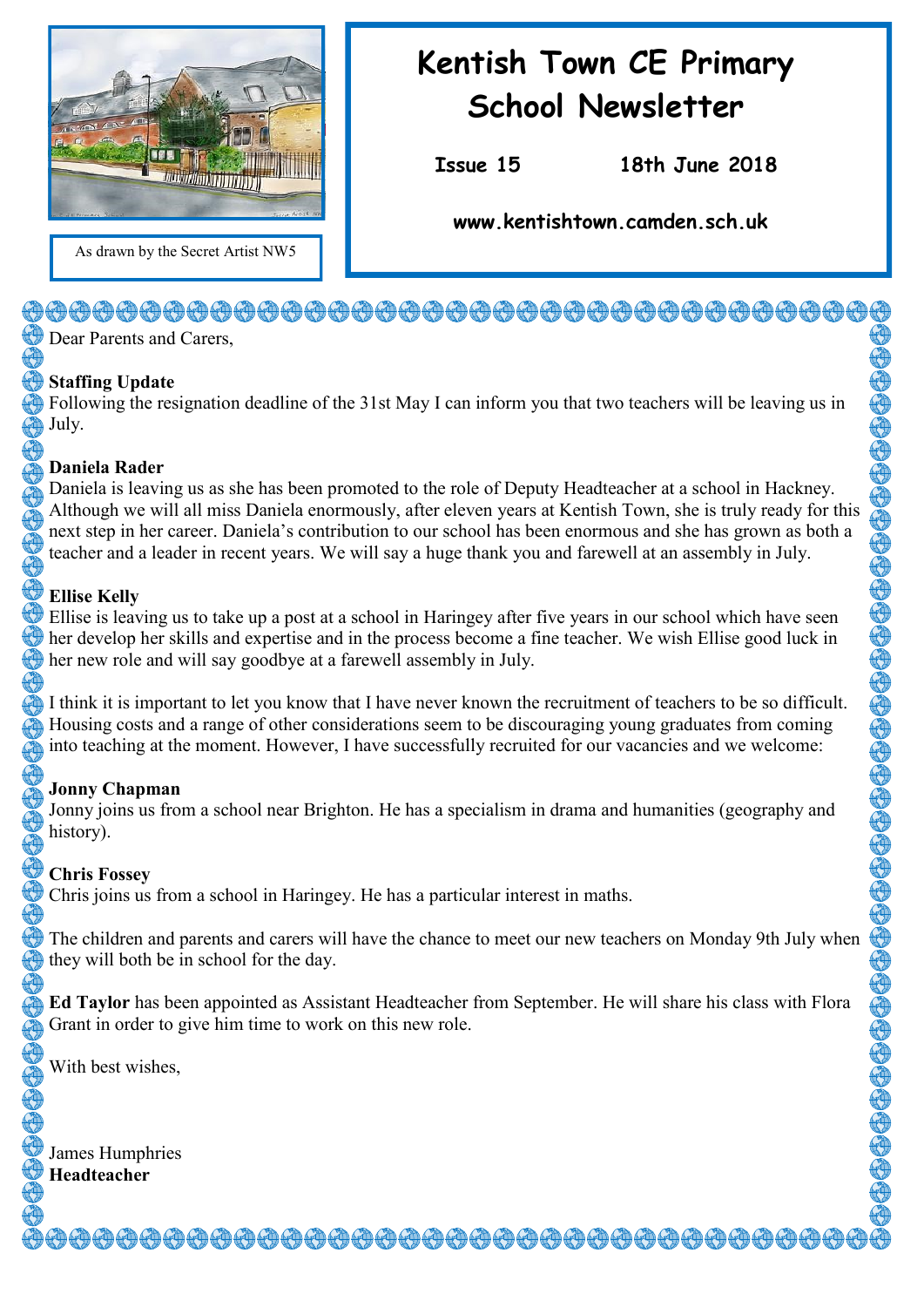| Teacher                | Year(s)                                  | Class    |
|------------------------|------------------------------------------|----------|
| <b>Helen Francis</b>   | Nursery                                  | Acorns   |
| Kate Barker            | Reception                                | Oak      |
| Chris Fossey           |                                          | Ash      |
| Jonny Chapman          | 2                                        | Willow   |
| <b>Issie Debnam</b>    | 3                                        | Cedar    |
| Kate Agnew             | 4                                        | Sycamore |
| <b>Rachel Davis</b>    | 5                                        | Chestnut |
| Ed Taylor/ Flora Grant | 6                                        | Beech    |
| <b>Other Roles</b>     |                                          |          |
| James Humphries        | Headteacher                              |          |
| Grant Jacobson         | Deputy Headteacher/SENDCO                |          |
| Ed Taylor              | Assistant Headteacher                    |          |
| Miriam Nadarajah       | Teacher in Charge - Autism Resource Base |          |
| Marcia Freixeiro       | Second Teacher/Teacher in Charge         |          |
| Coren Miles            | Music (maternity leave)                  |          |
| Karen Trussler         | Pupil Premium Teacher Y1/2               |          |
| Palmi Buschi           | French Teacher                           |          |
| Liz Langford           | Cover Teacher                            |          |



From September we will be a cashless office.

We will be using Parent Pay for all amounts due to the school, uniform, dinners, school journey, trips etc.

DOODOODOO

More information will be coming home soon but there will be an option to pay online or at local pay points using a bar code.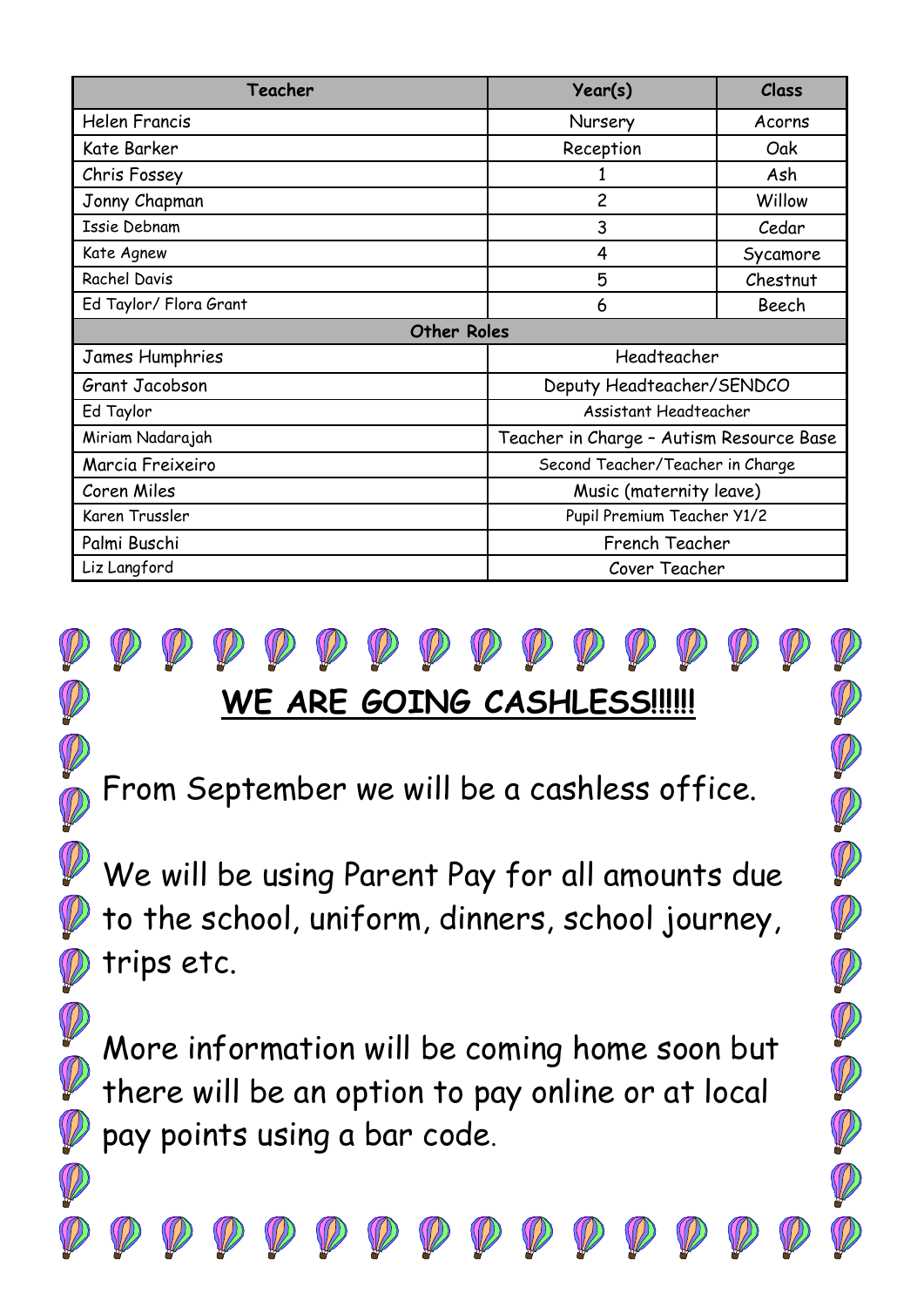

# Kentish Town C of E Summer Club 2018.

Every summer holidays we run a summer club for the children, their siblings and other family members (**by agreement with Lorraine**). This, as many of you already know, is run by the after-school clubs team during the first 2 weeks of the summer holidays.

We offer a range of activities, such as Arts & Crafts, Cooking, Sports, Dance, Face-painting, Wet Play and Free Play, to name a few. The children really enjoy summer club, it gives them a chance to play with their friends in a safe space, in a setting they are familiar with and with staff they know and trust. It also gives parents and carers peace of mind, knowing their children are well cared for by experienced, caring Kentish Town staff.

**This year club will run for the first 2 weeks of the summer holidays. Dates Week 1: Monday 23rd July 2018 - Friday 27th July 2018**

 **Week 2: Monday 30th July 2018- Friday 3rd August 2018**

**Times: 8.30am-4.30pm**

**Cost: £25.00 per day**

A packed lunch will be needed every day. Breakfast and snacks will be provided. Registration letters will be going out this Thursday, so please look out for them. To secure a place we will require a 50% deposit, payable by June  $18^{th}$ .